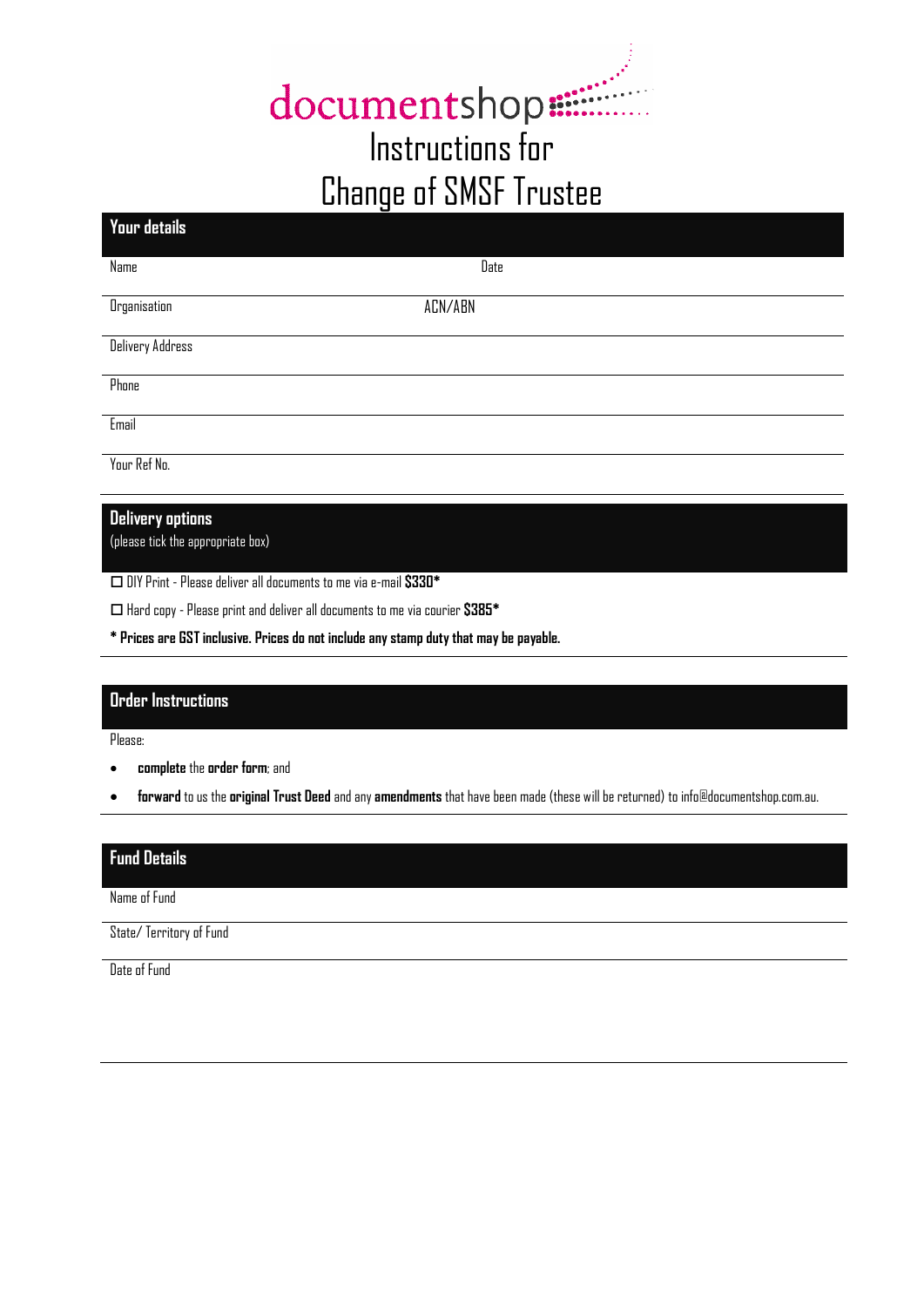| <b>Current Trustee Details</b><br>[Corporate Trustee or Individual Trustee[s]] |          |
|--------------------------------------------------------------------------------|----------|
| $\square$ Company                                                              |          |
| Name & ACN                                                                     |          |
| Registered Office Address                                                      |          |
| Full Name of Each Director:                                                    | Address: |
|                                                                                |          |
|                                                                                |          |
|                                                                                |          |
|                                                                                |          |
| $\Box$ Individual Trustee(s)                                                   |          |
| Full Name:                                                                     | Address: |
|                                                                                |          |
|                                                                                |          |
|                                                                                |          |
|                                                                                |          |
| <b>New Trustee Details</b>                                                     |          |
| [Corporate Trustee or Individual Trustee[s]]                                   |          |
| $\Box$ Company                                                                 |          |
| Name & ACN                                                                     |          |
| <b>Registered Office Address</b>                                               |          |
| Full Name of Each Director:                                                    | Address: |
|                                                                                |          |
|                                                                                |          |
|                                                                                |          |
|                                                                                |          |
| $\square$ Individual Trustee(s)                                                |          |
| Full Name:                                                                     | Address: |
|                                                                                |          |
|                                                                                |          |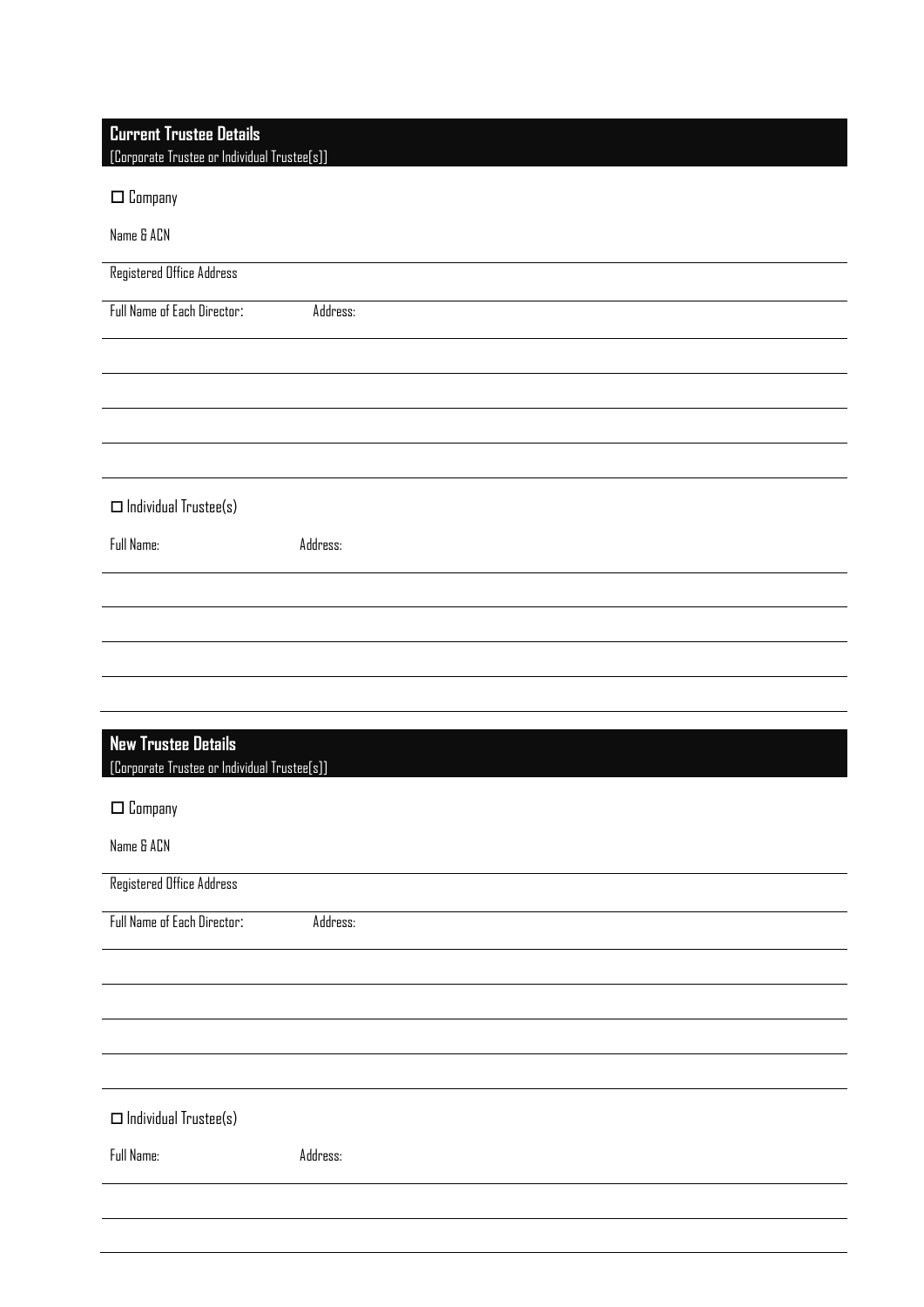### **Trustee - What you need to know:**

### **Sole member fund**

If the trustees of the fund are to be individuals, there must be two trustees – the sole member and a non-member (the sole member must not be an employee of the other trustee unless they are  $*$  relatives).

If the trustee of the fund is to be a corporation, the sole member must be:

- the sole director of the corporation; or
- one of two directors (the sole member not being an employee of the other director, unless they are \* *relatives*).

### **Multiple member fund**

If the trustees of the fund are to be individuals, each trustee must be a member of the fund (and vice versa).

If the trustee of the fund is to be a corporation, each director must be a member of the fund (and vice versa).

No member of the fund may be an employee of another member, unless they are \* *relatives*.

\*r**elatives** include, amongst others, a parent, child, grandparent, sibling, aunt, uncle, spouse and former spouse.

# **Member[s] details** Address for Member's meeting:

| Member Full Name | Member Address | Date of birth |                          |                    |
|------------------|----------------|---------------|--------------------------|--------------------|
|                  |                |               | $\square$ Current Member | If Current Member  |
|                  |                |               | $\Box$ New Member        | $\square$ Continue |
|                  |                |               |                          | $\square$ Cease    |
|                  |                |               | $\square$ Current Member | If Current Member  |
|                  |                |               | $\Box$ New Member        | $\square$ Continue |
|                  |                |               |                          | $\square$ Cease    |
|                  |                |               | $\square$ Current Member | If Current Member  |
|                  |                |               | $\Box$ New Member        | $\square$ Continue |
|                  |                |               |                          | $\square$ Cease    |
|                  |                |               | $\square$ Current Member | If Current Member  |
|                  |                |               | $\Box$ New Member        | $\square$ Continue |
|                  |                |               |                          | $\square$ Cease    |

### **Members - What you need to know:**

Maximum of 4 members.

No member may be an employee of another member, unless they are \* relatives.

\*r**elatives** include, amongst others, a parent, child, grandparent, sibling, aunt, uncle, spouse and former spouse.